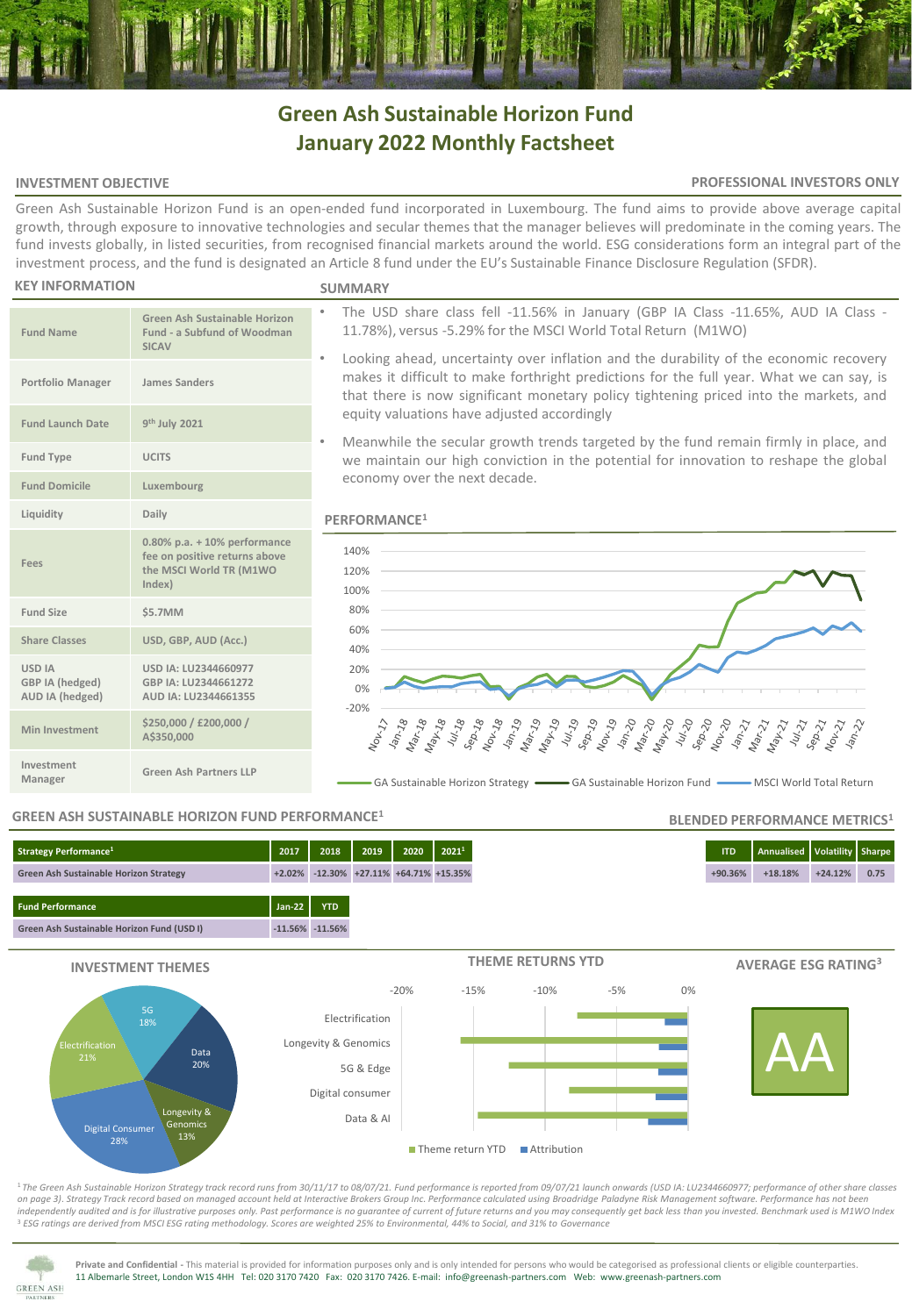# **SECTOR EXPOSURE**



**REGIONAL EXPOSURE BY LISTING**



#### **WEIGHTINGS BY MARKET CAP**

| 0%                    | 20% | 40% | 60%                        | 80% | 100% |  |  |  |  |
|-----------------------|-----|-----|----------------------------|-----|------|--|--|--|--|
| Mega Cap (> \$200BN)  |     |     | Large Cap (\$10BN-200BN)   |     |      |  |  |  |  |
| $Mid Cap (52BN-10BN)$ |     |     | ■Small Cap (\$300MM-\$2BN) |     |      |  |  |  |  |

# **SERVICE PROVIDERS**

| Auditor                 | PricewaterhouseCoopers<br>(PWC)                            |
|-------------------------|------------------------------------------------------------|
| Custodian               | Credit Suisse (Lux)                                        |
| Administrator           | <b>Credit Suisse Fund Services</b><br>(Lux)                |
| <b>Paying Agent</b>     | <b>Credit Suisse AG</b>                                    |
| Legal<br>Representative | <b>Credit Suisse AG</b>                                    |
| Management<br>Company   | <b>MultiConcept Fund</b><br>Management S.A<br>(Luxembourg) |

# **FUND UPDATE AND OUTLOOK**

(GBP IA Class -11.65%, AUD IA Class -11.78%), year. These 'legacy' payment network and versus -5.29% for the MSCI World Total Return processor giants benefit from powerful (M1WO). It was a torrid start to the year for growth-oriented stocks in particular, which had their worst monthly returns since March 2020. The weakness was most acute in higher multiple parts of the market, illustrated by the GS non-profitable tech index (GSXUNPTC), which finished the month down -19.39%.

Persistently high inflation prints have forced the Fed's hand, and there was an unequivocally hawkish tone to Jay Powell's comments following the January FOMC minutes. This has caused a material repricing of OIS curve and the market is now expecting five rate hikes in the US by the end of 2022, versus 2-3 expected in Q4 of last year. Investor concerns are being exacerbated by softening leading indicators, suggesting the Fed may be about to hike aggressively into an economic slowdown. On the positive side, Q4 earnings have been strong. At the time of writing, about half the S&P 500 has reported, with top line growth averaging +16% (+3% beat versus consensus) and earnings growth of +29% (+5% beat) on average. Street estimates for full year 2022 have been ticking up too, with earnings growth of +17% expected for the S&P 500 and +34% for the Nasdaq 100. Combined with the market correction in January, earnings growth is helping normalise price/earnings ratios, bringing valuations down closer to historical norms. That said, we may be in for further volatility around economic data points as we approach the first Fed rate hike in March, in keeping with previous monetary policy pivots.

The Electrification theme fell the least in January, finishing the month down -7.75%. Once again, renewables traded in lockstep with high growth, high multiple parts of the market, which bore the brunt of the selling pressure. This was partially offset by some positive attribution from metals stocks and utilities, though even in these sectors performance was a bit mixed.

The Digital Consumer theme declined -8.31%, with underperformance again most severe in high growth/high multiple stocks, such as Sea Ltd, Coinbase and Block (formerly Square). This weakness was partially offset by strong positive performance from Visa and Global Payments – interesting given these were

The USD share class fell -11.56% in January underperformers in the second half of last incumbent network effects, and have innovation roadmaps of their own that should help them fend off disintermediation by fintech disruptors, for now at least.

> 5G & Edge declined -12.52%, with ratesensitive companies like cell tower REITs, and semiconductor stocks falling by similar amounts.

> Data & AI fell -14.68%. Planet Labs was a bit of an outlier, declining only -0.81% on the month, however the general trend was performance determined by profitability – companies like Microsoft and Micron fell the least, while Unity Software and IonQ fell the most.

> Longevity & Genomics was the worst performer, falling -15.91%, slightly outperforming the biotech index (SPSIBITR) which declined -16.27%. This was due to larger cap holdings which fared better, though stocks like Pfizer and Eli Lilly still significantly underperformed the MSCI World, falling - 10.10% and -11.16% respectively. The bear market in biotechnology is the longest on record, marking its one year anniversary this month, however this belies the major progress that has made in the science of genomics in the last couple of years, that has enormous potential to revolutionise the healthcare industry. With EV/NTM Sales for the index trading below levels seen in the March 20 lows last month, some of the most interesting opportunities for the next few years may arise from this sector.

> Looking ahead, uncertainty over inflation and the durability of the economic recovery makes it difficult to make forthright predictions for the full year. What we can say, is that there is now significant monetary policy tightening priced into the markets, and equity valuations have adjusted accordingly. Meanwhile the secular growth trends targeted by the fund remain firmly in place, and we maintain our high conviction in the potential for innovation to reshape the global economy over the next decade.